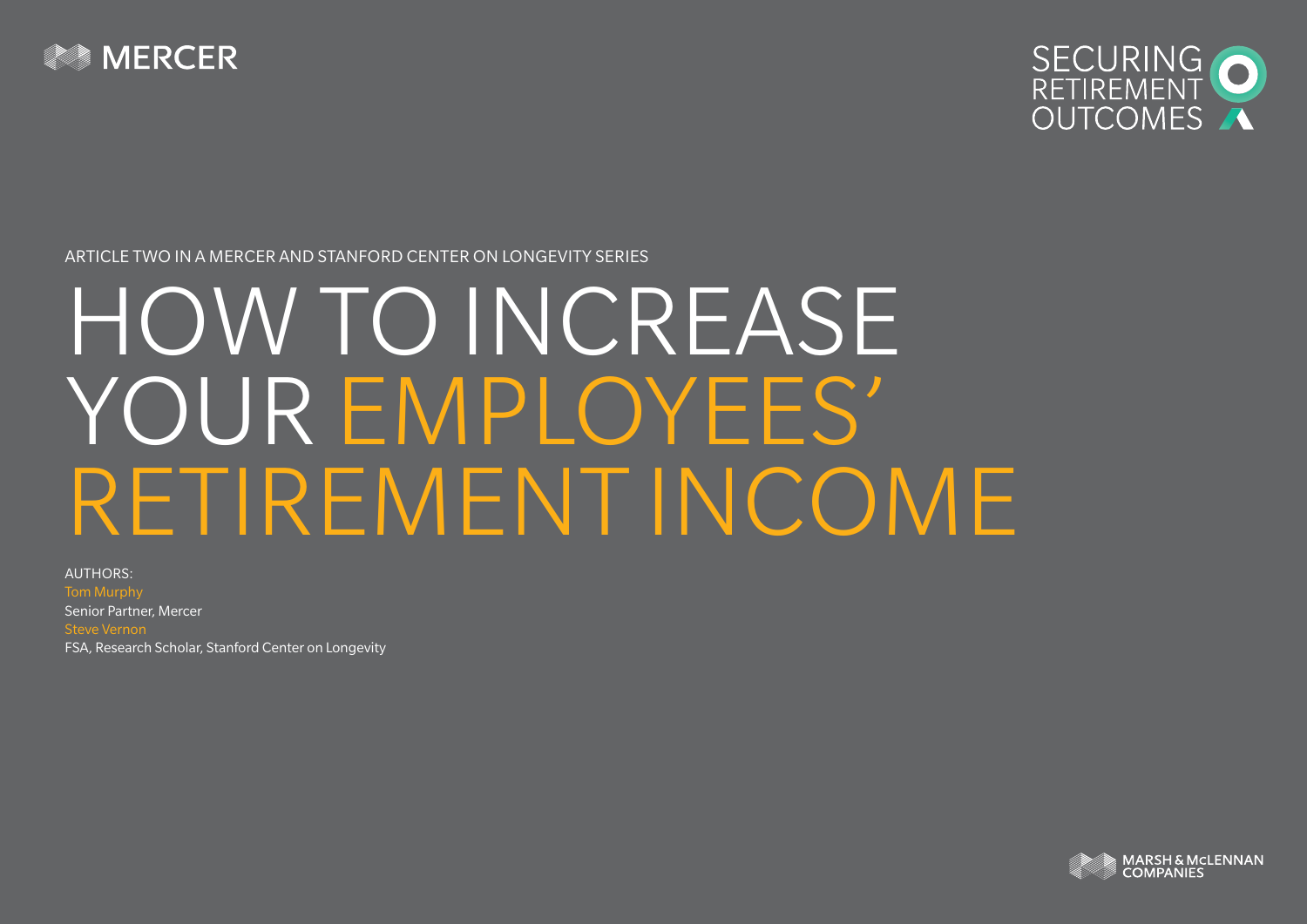Most 401(k) and defined contribution (DC) retirement plans pay employees a lump sum at retirement and send them out into the retail financial world to figure out on their own how best to generate a reliable, lifetime retirement income. When they have to rely on their own ability to generate retirement income, many withdraw amounts that are too high and thus exhaust their retirement savings prematurely.

Others may withdraw low amounts out of fear of exhausting savings, forcing financial cutbacks that may not be necessary. However, there is a better solution, and plan sponsors can play an important role in it.

Plan sponsors are in a unique position to offer their retiring employees Retirement Income Generators (RIGs). RIGs take advantage of institutional pricing rather than retail-based approaches, which tend to be higher-priced, and have the potential to boost workers' retirement income by 5% to 20% - or more!

In our review, we have drawn heavily on The Next Evolution in Defined Contribution Retirement Plan Design<sup>1</sup>, a recent report from the Stanford Center on Longevity (SCL) and the Society of Actuaries (SOA).

Institutional pricing has the potential to boost workers' retirement income by 5% to 20% - or more1

1 Stanford Center on Longevity and Society of Actuaries. The Next Evolution in Defined Contribution Retirement Plan Design (2013). Available at: http://www.soa.org/Files/Research/Projects/research-2013-next-evol-dc-design.pdf.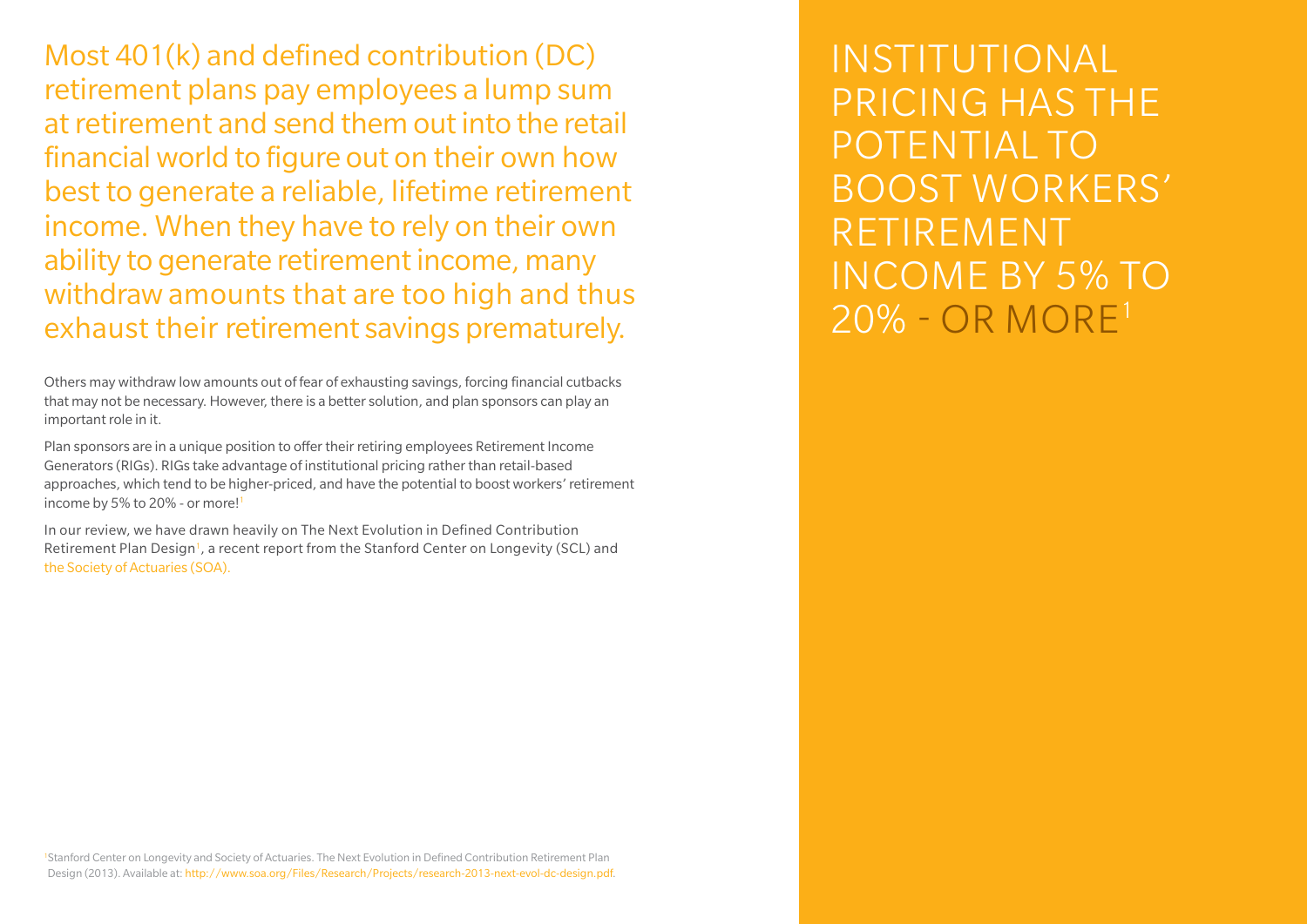## This article will investigate three common methods for generating postretirement income

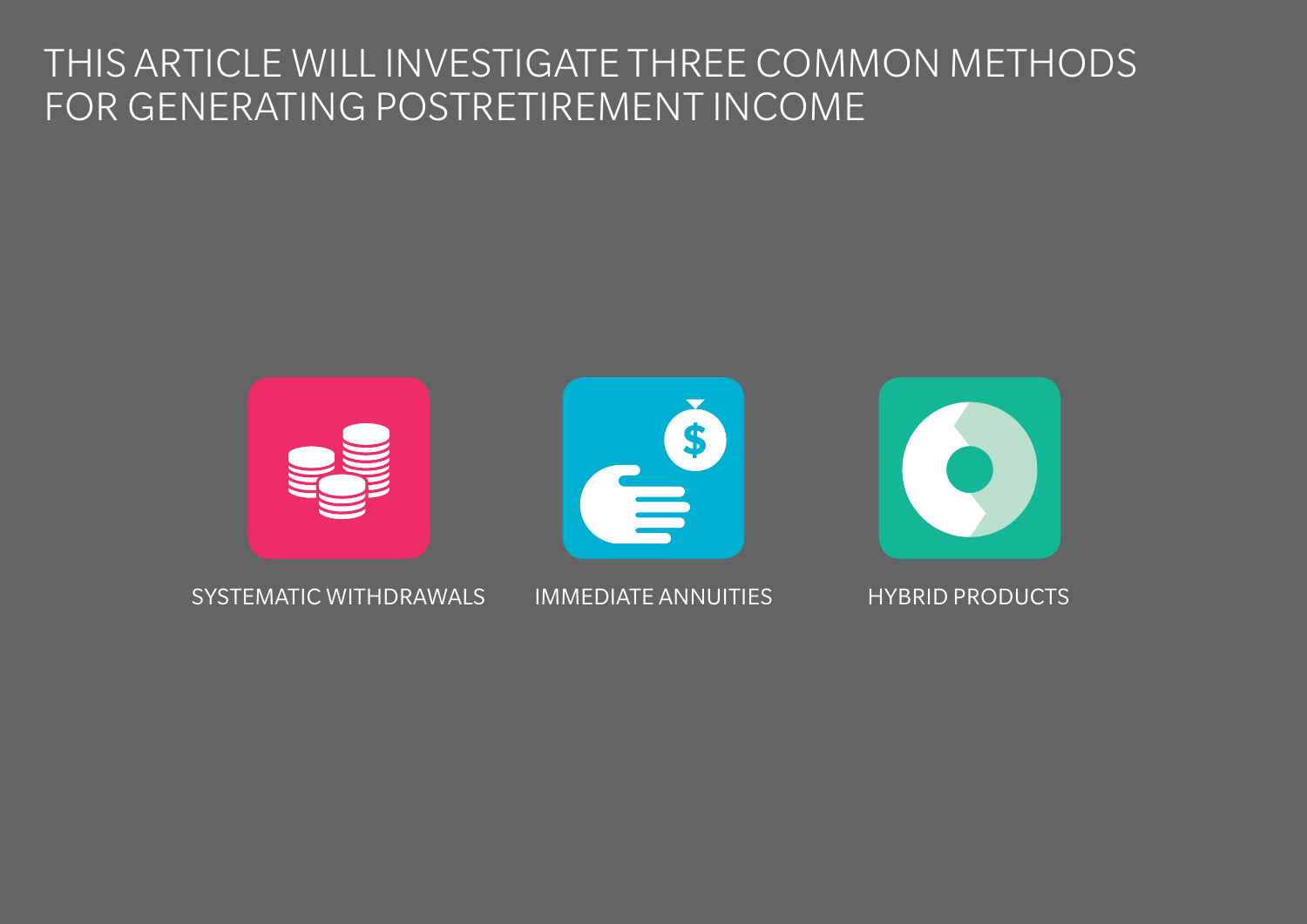

Systematic withdrawals are one way to generate retirement income from DC accounts. In this case, employees' savings remain invested in the employer's DC plan, and they elect to use an installment payment feature to generate periodic income payments.

the expectation that the payments will last for life, but there's no guarantee of that if employees outlive their life expectancy or the plan experiences poor investment returns.

Employers can help by offering employees either low-cost investment funds that minimize the drag on net returns due to investment management fees or carefully selected, actively managed funds with higher return potential.

The SCL/SOA analysis assumed that institutionally priced funds were charged investment management fees of 0.5% (50 bps) per year and that retail funds were charged 1.5% (150 bps) per year. The report compared institutional and retail pricing under two applications of systematic withdrawals.

With the first application of systematic withdrawals, the withdrawal amount was fixed at retirement and increased for inflation each year.

The amount was paid until the employee died or savings were exhausted, whichever came first. In this case, the SCL/SOA report projected that the money in savings would last two to three years longer with institutional pricing compared to retail pricing.

The second application of systematic withdrawals determines the withdrawal amount as a constant percentage of remaining assets at the beginning of each year. Favorable investment returns increase retirement income, while unfavorable returns decrease income. In this case, the funds should last indefinitely, since the withdrawal amount is a small, fixed percentage of the remaining assets. The SCL/SOA report projected that after 10 years, the income amount would be 10% higher with institutional pricing, and after 20 years, the income amount would be 21% higher.

The SCL/SOA Research indicated that with institutional pricing in place compared to retail pricing, The withdrawal amounts are usually set with the amount was paid until the employee died or  $\begin{array}{ccc} \text{D} & \text{D} & \text{D} & \text{D} & \text{D} & \text{D} & \text{D} & \text{D} & \text{D} & \text{D} & \text{D} & \text{D} & \text{D} & \text{D} & \text{D} & \text{D} & \text{D} & \text{D} & \text{D} & \text{D} & \text$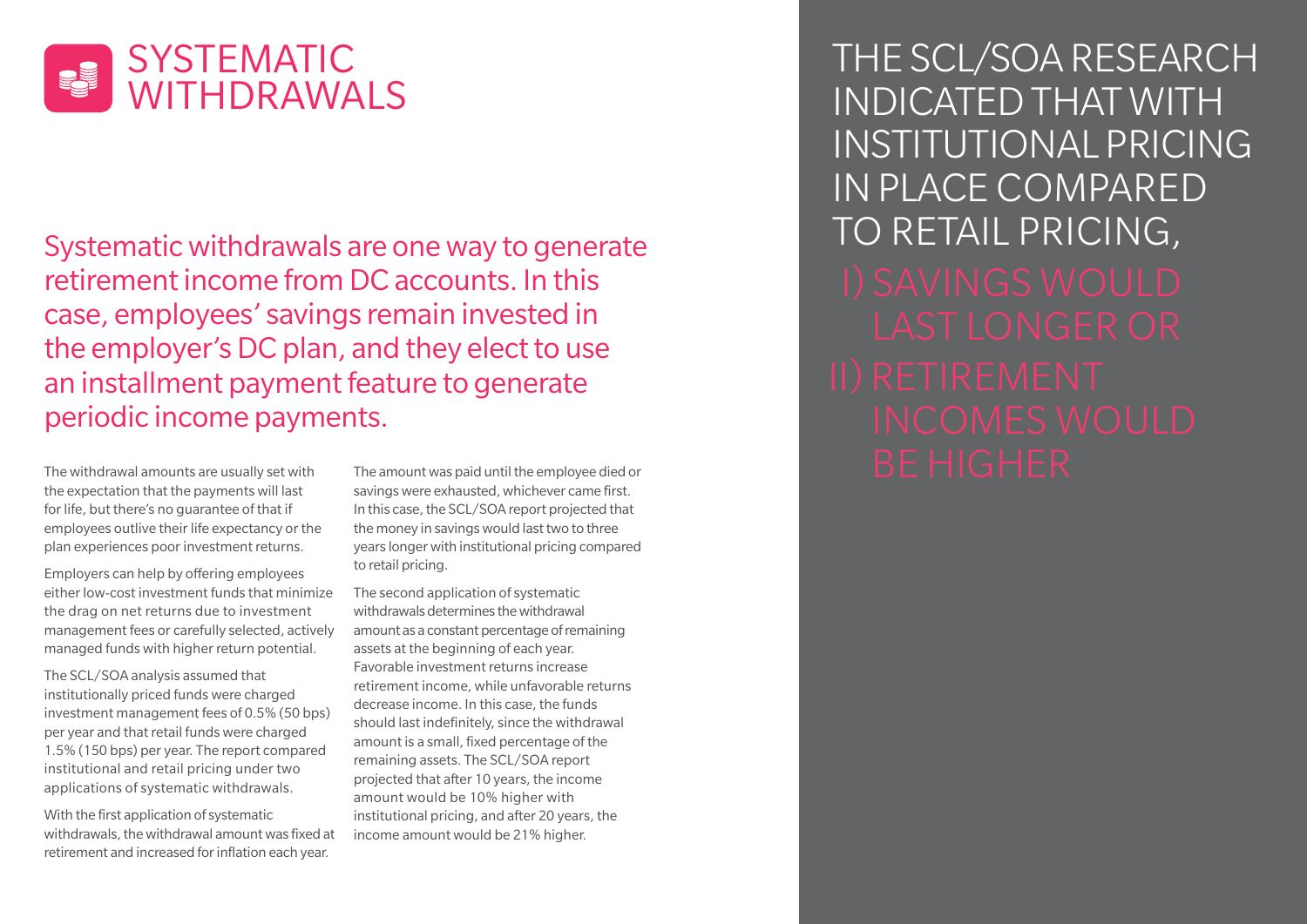

Immediate annuities guarantee that retirement income is paid for an employee's life, no matter how long the employee lives and what happens in capital markets. Payments are typically a fixed dollar amount, although it is possible to buy annuities that increase at a fixed rate or for inflation.

Employers can help by offering an annuity bidding service that finds the most competitive annuity purchase rate among reputable insurance companies at the time of retirement. Employers can further help by reducing transaction charges through bulk buying of annuities compared to buying on a retail basis. The SCL/SOA report states that:



COMPETITIVE BIDDING has the potential to increase retirement income by 10% to 20%.



**REDUCED** transaction charges have the potential to increase retirement income by 4% to 8%.

Employers can help by offering an annuity bidding SERVICE THAT finds the most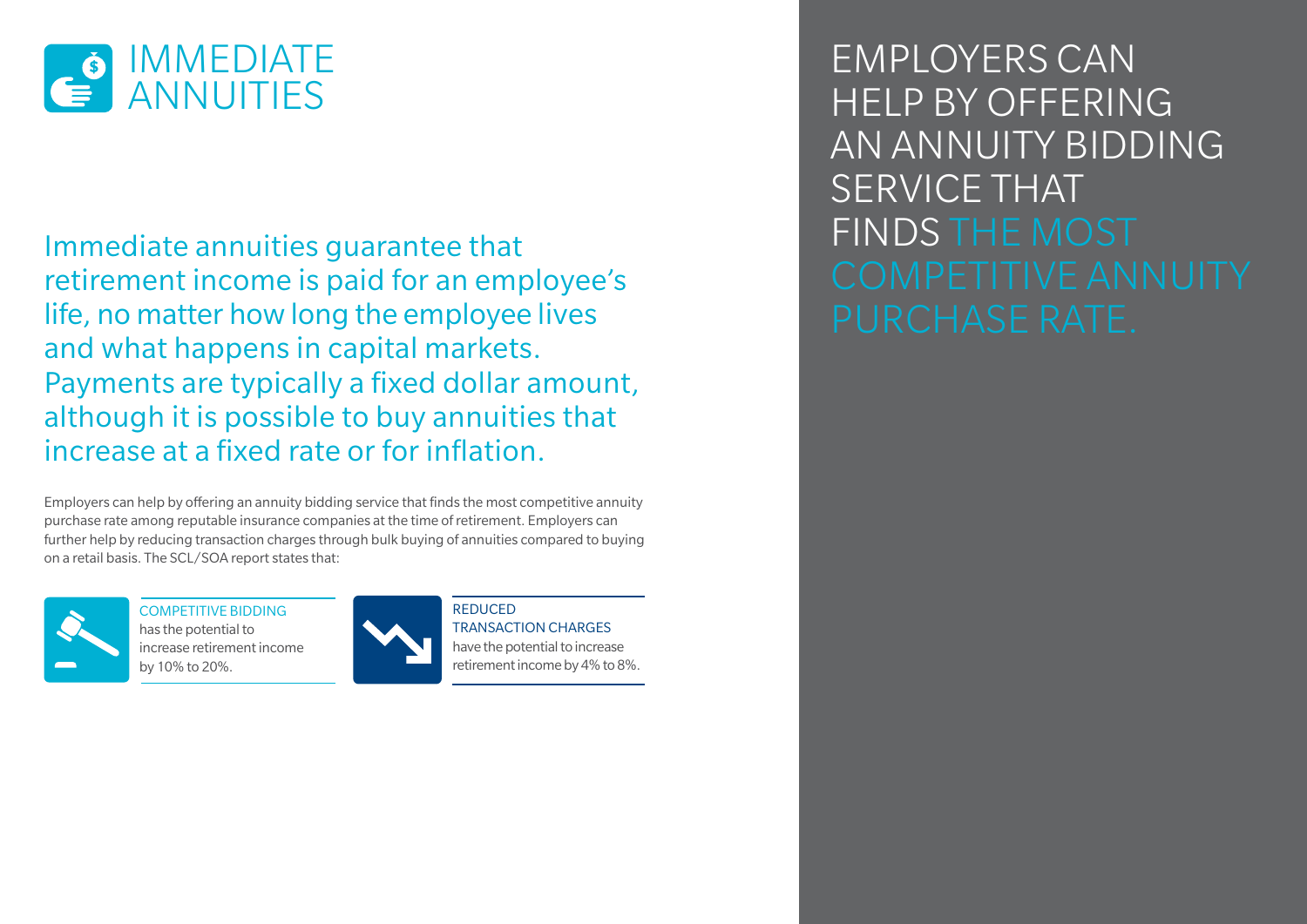

#### Hybrid products combine longevity protection with the opportunity to enjoy a higher retirement income if investments perform well.

One hybrid product commonly available in the US is a Guaranteed Minimum Withdrawal Benefit (GMWB). In the SCL/ SOA study, GMWBs were studied in some detail. GMWB annuities attempt to combine features of systematic withdrawals with the lifetime guarantees of annuities. They offer employees the potential to increase their retirement incomes if investment returns are favorable, but income is protected if returns are unfavorable. In addition, it is possible for employees to access funds during retirement, and unused funds at death are available for a legacy. In addition to charging annual investment management fees, insurance companies also charge an annual fee for the added protection.

With institutionally priced GMWB products, the annual insurance and investment management fees can be as much as 200 bps lower as compared to retail products. In addition, the initial income amount can be 12.5% higher than with retail GMWB products. Due to the reduced fees, the SCL/SOA report projects that this gap in income will widen to 16% after 10 years and to 19% after 20 years. Another advantage is that the amount of remaining savings is exhausted six years earlier with the retail product, although the income continues due to the insurance guarantee.

There are many different variations. for example, advocates an approach that combines a managed drawdown with longevity insurance.